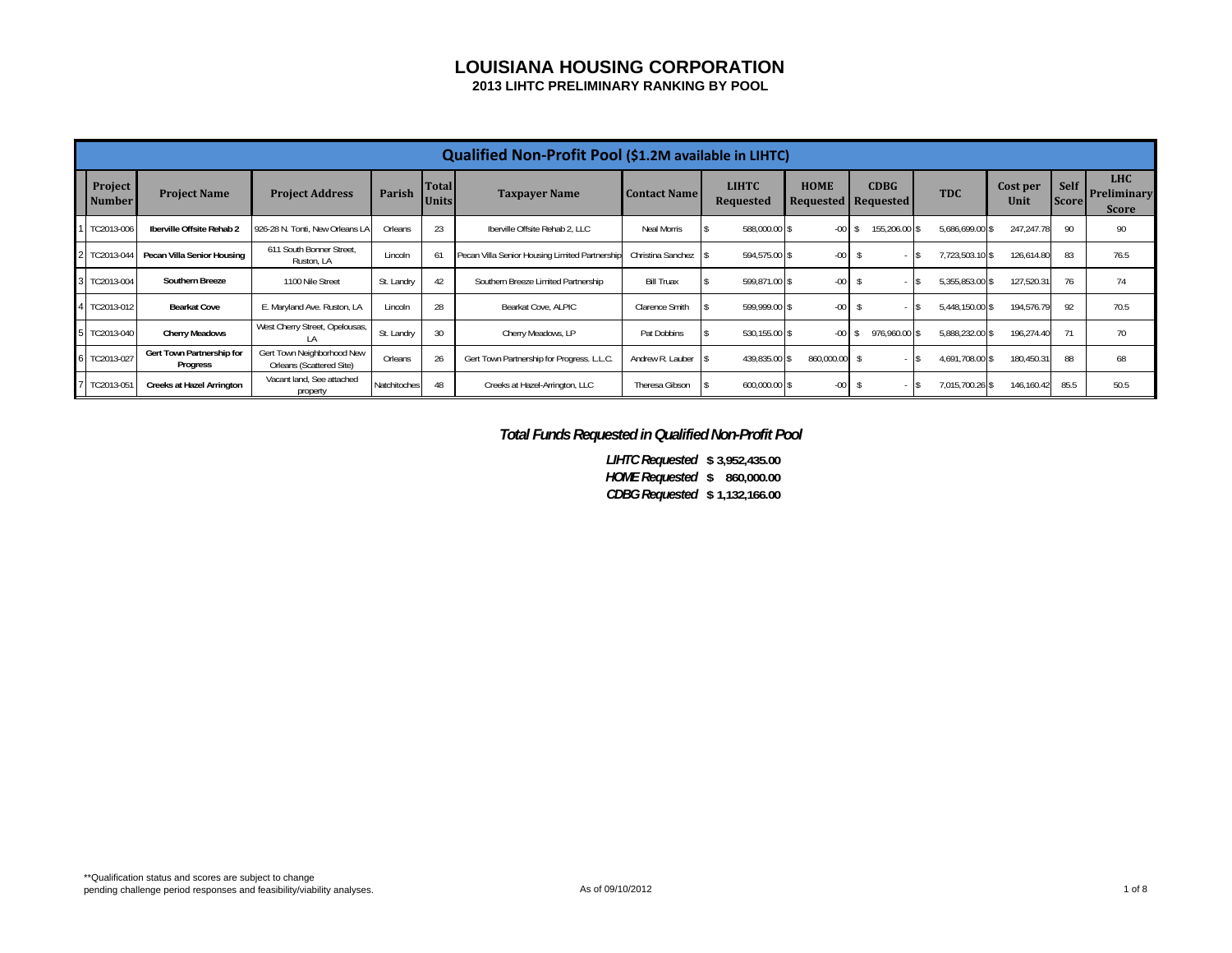|                          |                                 |                                                      |            |                       | Cong. District 1 General Sub-Pool (\$1.2M available in LIHTC) |                               |                        |                                      |             |                                   |                  |                      |                                           |
|--------------------------|---------------------------------|------------------------------------------------------|------------|-----------------------|---------------------------------------------------------------|-------------------------------|------------------------|--------------------------------------|-------------|-----------------------------------|------------------|----------------------|-------------------------------------------|
| Project<br><b>Number</b> | <b>Project Name</b>             | <b>Project Address</b>                               | Parish     | Total<br><b>Units</b> | <b>Taxpayer Name</b>                                          | <b>Contact</b><br><b>Name</b> | <b>LIHTC Requested</b> | <b>HOME</b><br>Requested   Requested | <b>CDBG</b> | <b>TDC</b>                        | Cost per<br>Unit | Self<br><b>Score</b> | <b>LHC</b><br>Preliminary<br><b>Score</b> |
| TC2013-043               | Terrace of Hammond              | 1203 Martin Luther King Avenue, Hammond              | Tangipahoa | 80                    | Terrace of Hammond, Limited<br>Partnership                    | <b>Arby Smith</b>             | 600.000.00             | 500.000.00 \$                        |             | $-$ \$ 7,235,842.00 \$ 90,448.03  |                  | 95                   | 87.5                                      |
| TC2013-022               | <b>Cherry Point</b>             | N. Cherry St near the intersection of University Dr. | Tangipahoa | 27                    | Cherry Point, ALPIC                                           | James Freeman S               | 579.999.00 \$          | $-00$                                |             | $-$ \$ 5,291,450.00 \$ 195,979.63 |                  | -99                  | 82                                        |
|                          | TC2013-026 GCHP-Hammond, L.L.C. | 1200 Phoenix Square Drive Hammond, LA                | Tangipahoa | 39                    | GCHP-Hammond, L.L.C.                                          | Andrew R. Lauber S            | 600.000.00             | 1,000,000.00 \$                      |             | $-$ \$ 7,109,502.00 \$ 182,294.92 |                  | 100                  | 63                                        |

**\$ 1,779,999.00 \$1,500,000.00 \$ - Total Funds Requested in the District 1 General Pool**

|                     |                     |                        |        |                              | Cong. District 1 RD Rural Rehab Sub-Pool (\$300,000 available in LIHTC) |                               |                        |                                    |             |            |                       |               |                                           |
|---------------------|---------------------|------------------------|--------|------------------------------|-------------------------------------------------------------------------|-------------------------------|------------------------|------------------------------------|-------------|------------|-----------------------|---------------|-------------------------------------------|
| Project<br>3 Number | <b>Project Name</b> | <b>Project Address</b> | Parish | <b>Total</b><br><b>Units</b> | <b>Taxpayer Name</b>                                                    | <b>Contact</b><br><b>Name</b> | <b>LIHTC Requested</b> | <b>HOME</b><br>Requested Requested | <b>CDBG</b> | <b>TDC</b> | Cost per Self<br>Unit | <b>IScore</b> | <b>LHC</b><br><b>Preliminary</b><br>Score |
|                     |                     |                        |        |                              | No applications                                                         |                               |                        |                                    |             |            |                       |               |                                           |

*Total Funds Requested in Congressional District 1*

**\$ 1,779,999.00** *LIHTC Requested* **\$ 1,500,000.00** *HOME Requested* **\$ -** *CDBG Requested*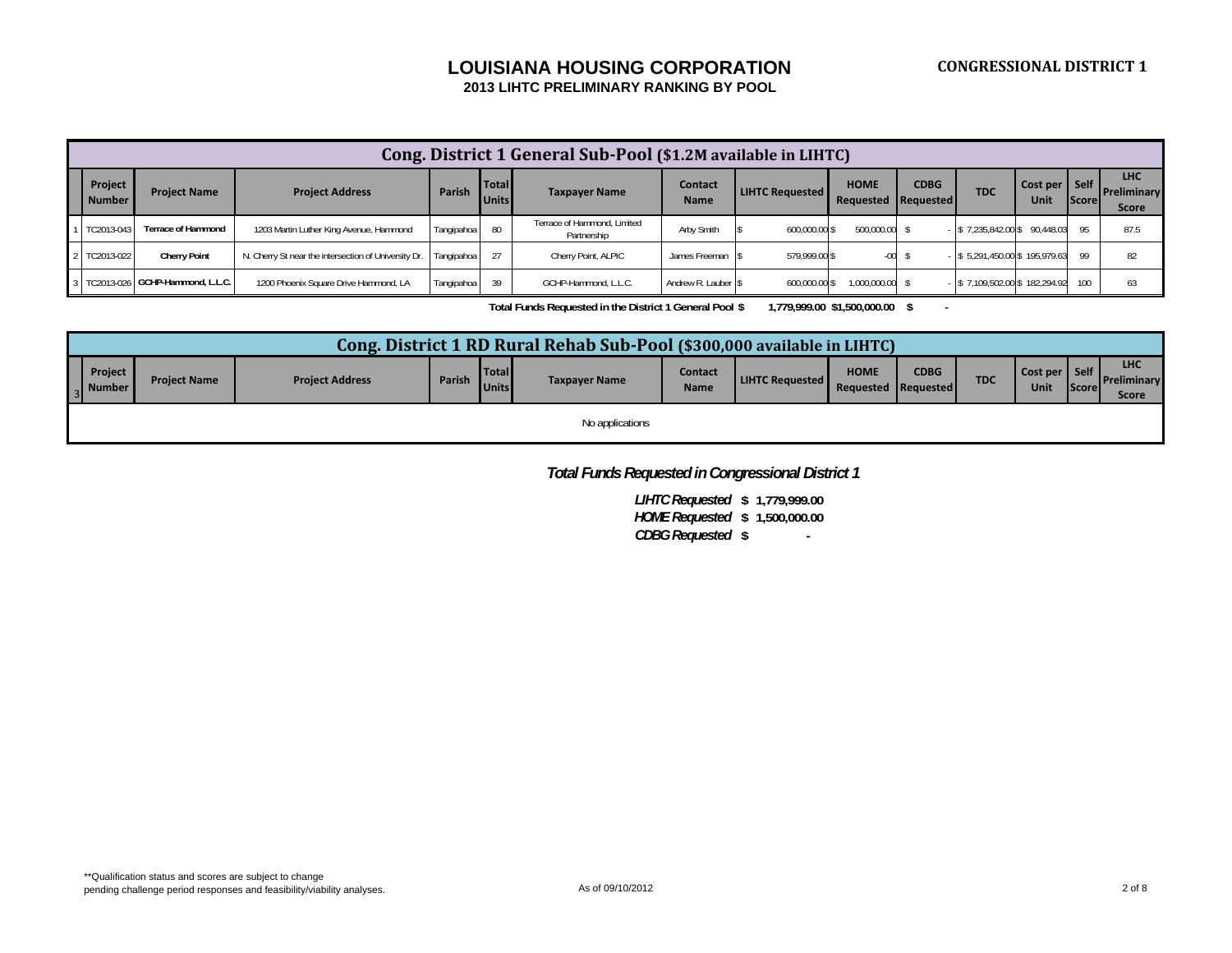|           |                          |                                    |                                           |               |                  | Cong. District 2 General Sub-Pool (\$1.2M available in LIHTC) |                    |                                     |                                 |                          |                                 |                  |                             |                                                  |
|-----------|--------------------------|------------------------------------|-------------------------------------------|---------------|------------------|---------------------------------------------------------------|--------------------|-------------------------------------|---------------------------------|--------------------------|---------------------------------|------------------|-----------------------------|--------------------------------------------------|
|           | Project<br><b>Number</b> | <b>Project Name</b>                | <b>Project Address</b>                    | <b>Parish</b> | Total  <br>Units | <b>Taxpayer Name</b>                                          |                    | <b>Contact Name LIHTC Requested</b> | <b>HOME</b><br><b>Requested</b> | <b>CDBG</b><br>Requested | <b>TDC</b>                      | Cost per<br>Unit | <b>Self</b><br><b>Score</b> | <b>LHC</b><br><b>Preliminary</b><br><b>Score</b> |
|           | 1 TC2013-005             | Iberville Offsite Rehab 1          | 2215-17 St. Philip St. New<br>Orleans     | Orleans       | 23               | Iberville Offsite Rehab 1. LLC                                | Neal Morris        | 588.000.00 \$                       | $-00$                           |                          | 155,206.00 \$ 5,686,699.00 \$   | 247.247.78       | 100                         | 100                                              |
|           | 2 TC2013-02              | Roman-Bienville Homes              | 201-225 N. Roman St., etal.               | Orleans       | 31               | Roman-Bienville Homes.LLC.                                    | James E. Neville   | 600,000.00 \$                       |                                 |                          | 450,000.00 \$ 5,609,000.00 \$   | 180.935.48       | 102                         | 89                                               |
|           | 3 TC2013-038             | Iberville Onsite Phase II          | 1520 Bienville Street. New<br>Orleans, LA | Orleans       | 75               | On Iberville Phase II. LLC                                    | Chris Clement      | 600.000.00 \$                       |                                 |                          | 1.000.000.00 \$17.744.251.62 \$ | 236,590.02       |                             | 80                                               |
| $\vert$ 4 |                          | TC2013-045 Jackson's Landing South | 3400 Garden Oaks Drive. New<br>Orleans    | Orleans       | 152              | Garden Oaks Apartments, LLC                                   | David Birdsong     | 600.000.00 \$                       |                                 |                          | 1,000,000.00 \$19,636,058.00 \$ | 129.184.59       | 96                          | 78                                               |
|           | 5 TC2013-028             | Casablanca Homes                   | Scotsdale Drive; Harvey, LA               | Jefferson     | 32               | Casablanca Homes, LP                                          | <b>Stuart Rose</b> | 571.500.00 \$                       | -00                             |                          | 5,858,243.00 \$<br>$-$ \$       | 183.070.09       | 86                          | 72                                               |
|           | 6 TC2013-046             | <b>Cornerstone Homes II</b>        | 2616 S. Claiborne Avenue, New<br>Orleans  | Orleans       | 38               | Cornerstone Homes II 2012. A Louisiana<br>Limited Partnership | Jonah Dowling      | 595,820.00 \$                       | $-00$                           |                          | $-$ \$ 5,495,000.00 \$          | 144,605.26       | 81.5                        | 50.5                                             |

**\$ 3,555,320.00 \$ -00 \$ 2,605,206.00 Total Funds Requested in District 2 General Sub-Pool**

|                     |                     |                        |                     |              | Cong. District 2 RD Rural Rehab Sub-Pool (\$300,000 available in LIHTC) |                 |                                         |                          |                          |            |                  |               |                                                  |
|---------------------|---------------------|------------------------|---------------------|--------------|-------------------------------------------------------------------------|-----------------|-----------------------------------------|--------------------------|--------------------------|------------|------------------|---------------|--------------------------------------------------|
| Project<br>  Number | <b>Project Name</b> | <b>Project Address</b> | <b>Parish Units</b> | <b>Total</b> | <b>Taxpayer Name</b>                                                    |                 | <b>Contact Name   LIHTC Requested  </b> | <b>HOME</b><br>Requested | <b>CDBG</b><br>Requested | <b>TDC</b> | Cost per<br>Unit | Self<br>Score | <b>LHC</b><br><b>Preliminary</b><br><b>Score</b> |
|                     |                     |                        |                     |              |                                                                         | No applications |                                         |                          |                          |            |                  |               |                                                  |

# *Total Funds Requested in Congressional District 2*

**\$ 3,555,320.00** *LIHTC Requested* **\$ -** *CDBG Requested* **\$ 2,605,206.00** *HOME Requested*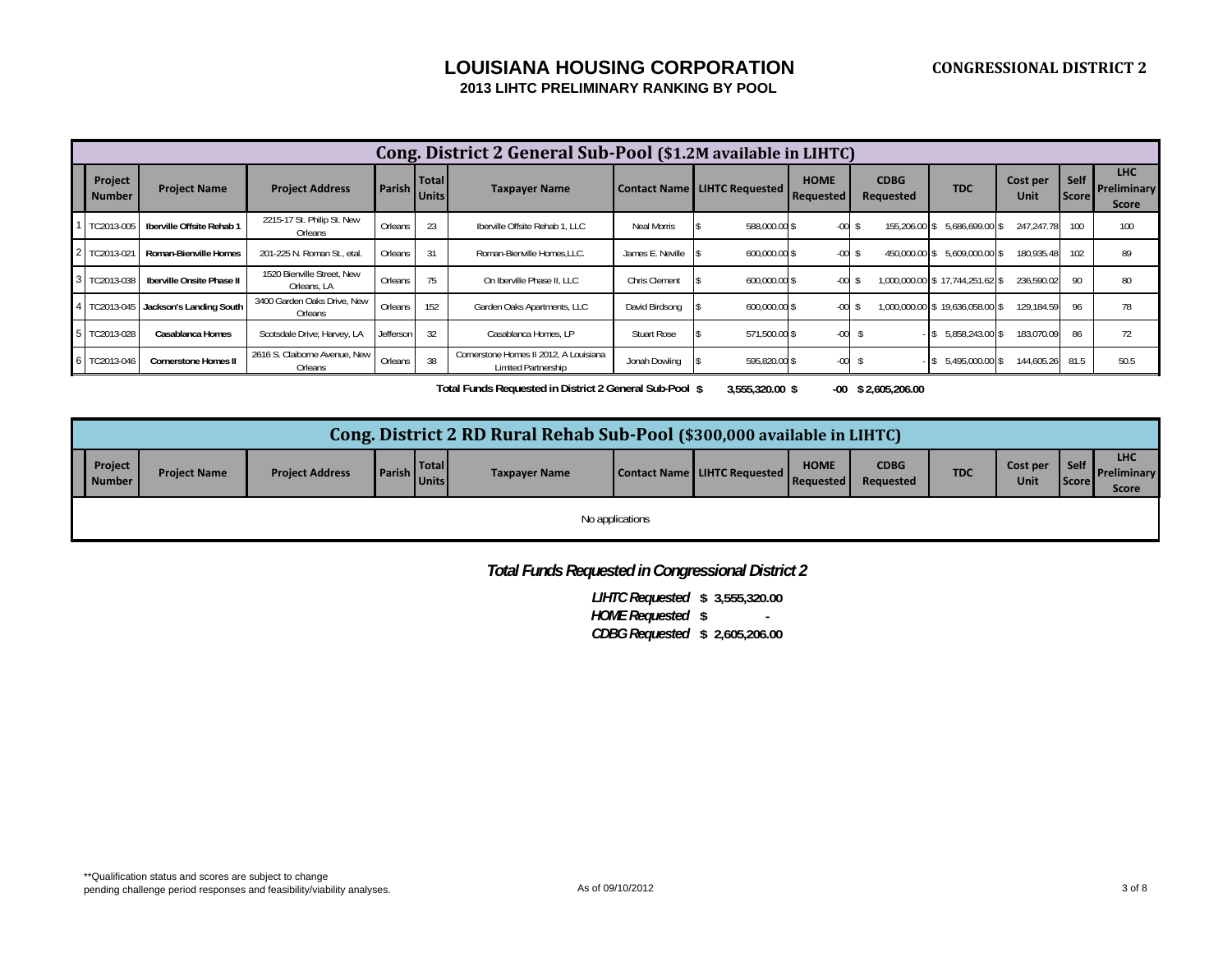|                          |                              |                                                   |                 |                              | Cong. District 3 General Sub-Pool (\$1.2M available) |                       |                        |                          |                                 |                  |                  |                      |                                                  |
|--------------------------|------------------------------|---------------------------------------------------|-----------------|------------------------------|------------------------------------------------------|-----------------------|------------------------|--------------------------|---------------------------------|------------------|------------------|----------------------|--------------------------------------------------|
| Project<br><b>Number</b> | <b>Project Name</b>          | <b>Project Address</b>                            | <b>Parish</b>   | <b>Total</b><br><b>Units</b> | <b>Taxpayer Name</b>                                 | <b>Contact Name</b>   | <b>LIHTC Requested</b> | <b>HOME</b><br>Requested | <b>CDBG</b><br><b>Requested</b> | <b>TDC</b>       | Cost per<br>Unit | Self<br><b>Score</b> | <b>LHC</b><br><b>Preliminary</b><br><b>Score</b> |
| TC2013-018               | Garden Park                  | 800 Agnes Dr., Breaux Bridge                      | St. Martin      | 25                           | Garden Park Limited Partnership                      | Greg Gachassin        | 524.214.00 \$          | $-00-$                   |                                 | 4.899.677.00 \$  | 195,987.08       | 114                  | 92                                               |
| TC2013-019               | <b>Cyrus Homes</b>           | 939 McKinley Street, Jennings,                    | Jefferson Davis | 32                           | Cyrus Homes, LP                                      | Larry Hoss            | 600,000.00 \$          | 400.000.00 S             |                                 | $6.144.011.00$ S | 192,000.34       | 78                   | 77                                               |
| TC2013-025               | <b>Laurel Oak Apartments</b> | 4005 E. Old Spanish Trail, New<br>Iberia          | Iberia          | 60                           | Laurel Oak Apartments, LP                            | <b>Andrew Murray</b>  | 600.000.00 \$          | 980,412.00 \$            |                                 | 7.304.989.57 \$  | 121.749.83       | 82.5                 | 72                                               |
| TC2013-036               | Villas at Angel Point Phase  | 203 Patterson Street, Lafayette,<br>l A           | Lafayette       | 36                           | Angel Point Limited Partnership II, L.P.             | John Ford             | 600,000.00 \$          | 400,000.00               |                                 | 6,603,629.00 \$  | 183,434.1        | 79                   | 72                                               |
| TC2013-041               | <b>Somerset Apartments</b>   | 408 Iberia Street, Youngsville                    | Lafayette       | 47                           | Youngsville II Housing, LLLP                         | David Morrow          | 496,618.00 \$          | $-00-$                   |                                 | 5.388.219.00 \$  | 114.642.96       | 83                   | 70                                               |
| TC2013-050               | Madeline Cove Homes I        | Bailey Drive at Madeline Avenue,<br>Lafayette, LA | Lafayette       | 34                           | Madeline Cove Homes I, Limited<br>Partnership        | Michael R. Peralta \$ | 600,000.00 \$          | $-00-$                   |                                 | 6,400,269.00 \$  | 188,243.21       | 76                   | 48.5                                             |

**\$ 3,420,832.00 \$ 1,780,412.00 \$ - Total Funds Requested in District 3 General Sub-Pool**

|                          |                                       |                                          |                 |                              | Cong. District 3 RD Rural Rehab Sub-Pool (\$300,000 available) |                        |                                |                          |                                 |                 |                  |                             |                                           |
|--------------------------|---------------------------------------|------------------------------------------|-----------------|------------------------------|----------------------------------------------------------------|------------------------|--------------------------------|--------------------------|---------------------------------|-----------------|------------------|-----------------------------|-------------------------------------------|
| Project<br><b>Number</b> | <b>Project Name</b>                   | <b>Project Address</b>                   | <b>Parish</b>   | <b>Total</b><br><b>Units</b> | <b>Taxpayer Name</b>                                           |                        | Contact Name   LIHTC Requested | <b>HOME</b><br>Requested | <b>CDBG</b><br><b>Requested</b> | <b>TDC</b>      | Cost per<br>Unit | <b>Self</b><br><b>Score</b> | <b>LHC</b><br>Preliminary<br><b>Score</b> |
| TC2013-00                | <b>Park Place Apartments</b>          | 400 Park Place Drive, DeQuincy,          | Calcasieu       | 32                           | DeQuincy Affordable Housing, ALPIC                             | Kerry Banks            | 285.760.00 \$                  | $-00 -$                  |                                 | 3.269.707.00 \$ | 102.178.34       | 78                          | 71                                        |
| 2 TC2013-014             | <b>Churchill Apartments</b>           | 109 Darbonne Street, Church<br>Point, LA | Acadia          | 31                           | Church Point Housing, L.P.                                     | Herbert J. Peterson \$ | 221.024.00 \$                  | $-00$                    |                                 | 2.508.908.90 \$ | 80.932.55        | 72.5                        | 69.5                                      |
| 3 TC2013-001             | <b>Evangeline Place</b><br>Apartments | 809 8th Street, Lake Arthur              | Jefferson Davis | 32                           | Evangeline Housing 2012, L.P.                                  | Murray A. Calhoun \$   | 300,000.00 \$                  | $-00$                    |                                 | 3,216,889.00 \$ | 100,527.78       |                             | 57                                        |

**\$ -00 806,784.00 \$ - \$ Total Funds Requested in District 3 RD Rural Rehab Sub-Pool**

*Total Funds Requested in Congressional District 3*

**\$ 4,227,616.00** *LIHTC Requested* **\$ 1,780,412.00** *HOME Requested CDBG Requested* **\$ -**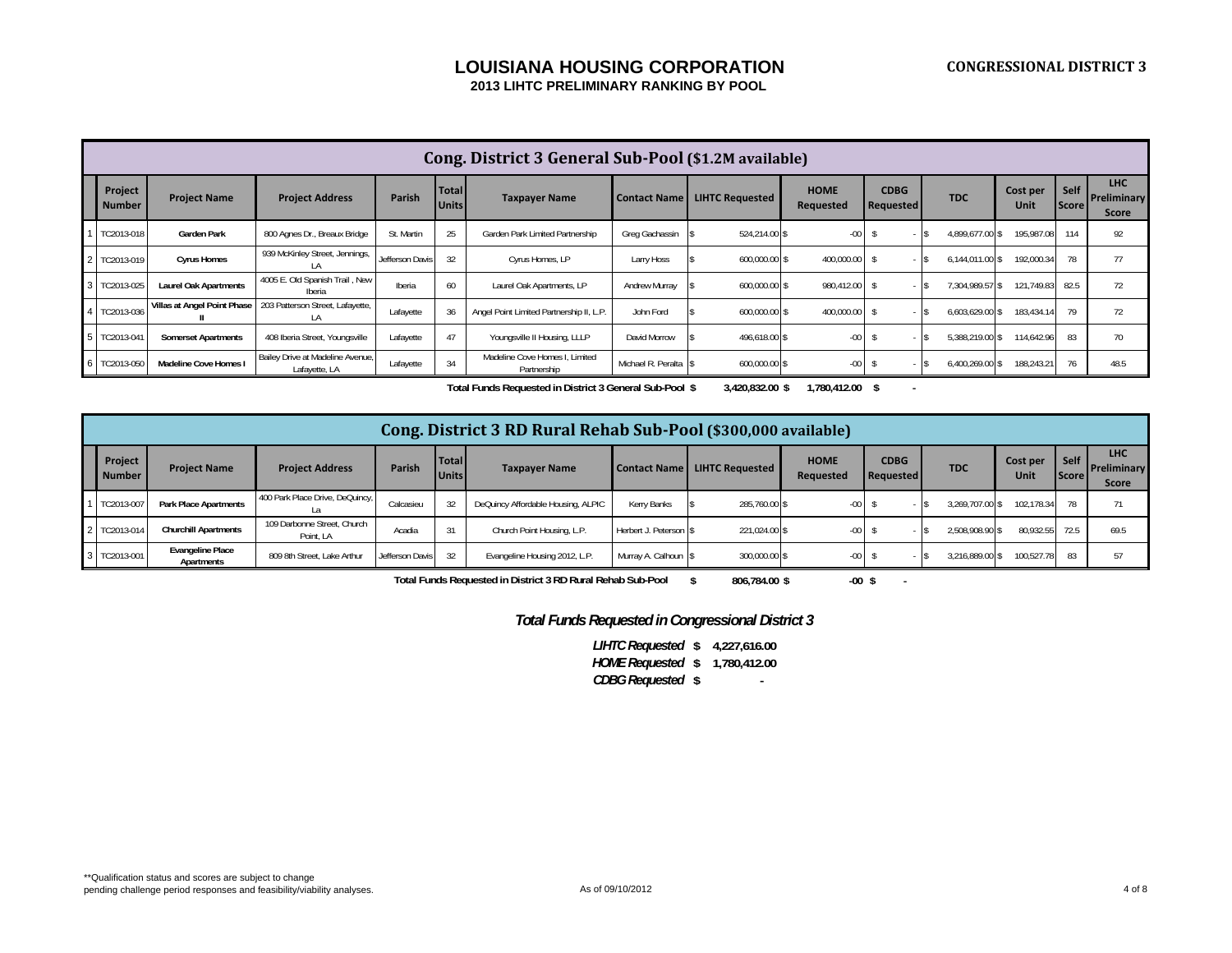|                          |                                                      |                                       |           |                              | Cong. District 4 General Sub-Pool (\$1.2M available in LIHTC) |                           |                        |                          |                                 |                 |                         |                        |                                           |
|--------------------------|------------------------------------------------------|---------------------------------------|-----------|------------------------------|---------------------------------------------------------------|---------------------------|------------------------|--------------------------|---------------------------------|-----------------|-------------------------|------------------------|-------------------------------------------|
| Project<br><b>Number</b> | <b>Project Name</b>                                  | <b>Project Address</b>                | Parish I  | <b>Total</b><br><b>Units</b> | <b>Taxpayer Name</b>                                          | <b>Contact Name</b>       | <b>LIHTC Requested</b> | <b>HOME</b><br>Requested | <b>CDBG</b><br><b>Requested</b> | <b>TDC</b>      | Cost per<br><b>Unit</b> | Self  <br><b>Score</b> | <b>LHC</b><br>Preliminary<br><b>Score</b> |
| 1 TC2013-032             | The Renaissance at<br>Allendale                      | 1411 Milam St                         | Caddo     | 40                           | The Renaissance at Allendale LP                               | Richard Herringron, Jr \$ | 573.806.00 \$          | 684.083.00               |                                 | 6.519.994.36 \$ | 162.999.86              | 81.5                   | 80.5                                      |
| 2 TC2013-033             | Arcadia Village Subdivision<br>Single Family Housing | 160 Madden Rd. Arcadia                | Bienville | 34                           | Arcadia Village Subdivision Limited<br>Partnership            | Patrick M. Temple         | 600.000.00 \$          | 750.000.00               |                                 | 5.970.557.50 \$ | 175.604.63              | 92                     | 66.5                                      |
| 3 TC2013-030             | <b>New Zion Apartments</b>                           | 4345 Illionois Avenue Shreveport      | Caddo     | 100                          | Summit New Zion Apartments, LP                                | Patti Adams               | 600.000.00 \$          | $-00-$                   |                                 | 8.573.521.00 \$ | 85.735.21               | 79                     | 66.5                                      |
| 4 TC2013-010             | The Villages at Eagle Pointe                         | 2334 Riverwood Drive, Bossier<br>Citv | Bossier   | 46                           | Eagle Pointe Development VII Limited<br>Partnership           | William "Bill" McDonald S | 518.258.00 \$          | $-00 -$                  |                                 | 5.950.000.00 \$ | 129.347.83              |                        | 60                                        |

**\$ 2,292,064.00 \$ 1,434,083.00 \$ - Total Funds Requested in District 4 General Sub-Pool**

|                          |                                       |                                             |              | Cong. District 4 RD Rural Rehab Sub-Pool (\$300,000 available in LIHTC) |                     |                        |                                 |                          |                 |                         |                        |                                           |
|--------------------------|---------------------------------------|---------------------------------------------|--------------|-------------------------------------------------------------------------|---------------------|------------------------|---------------------------------|--------------------------|-----------------|-------------------------|------------------------|-------------------------------------------|
| Project<br><b>Number</b> | <b>Project Name</b>                   | <b>Project Address</b>                      | Parish Total | <b>Taxpayer Name</b>                                                    | <b>Contact Name</b> | <b>LIHTC Requested</b> | <b>HOME</b><br><b>Requested</b> | <b>CDBG</b><br>Requested | <b>TDC</b>      | Cost per<br><b>Unit</b> | Self  <br><b>Score</b> | <b>LHC</b><br>Preliminary<br><b>Score</b> |
| TC2013-015               | <b>Brentwood Apartments</b>           | 1000 Williams Ave. Eunice, LA St. Landry 31 |              | Eunice Housing, L.P.                                                    | Herbert J. Peterson | 217,904.00 \$          | $-00$                           |                          | 2.478.160.90 \$ | 79.940.67               | 77                     |                                           |
| 2 TC2013-002             | <b>Rosepine Seniors</b><br>Apartments | 200 Senior Citizens Drive.<br>Rosepine      | Vernon       | Rosepine Seniors Housing 2012, L.P.                                     | Murray A. Calhoun   | 298.535.00 \$          | $-00$                           |                          | 3.198.636.00 \$ | 99.957.38 81.5          |                        | 55.5                                      |

**\$ -00 516,439.00 \$ - \$ Total Funds Requested in District 4 RD Rural Rehab Sub-Pool**

*Total Funds Requested in Congressional District 4*

**\$ 2,808,503.00** *LIHTC Requested* **\$ 1,434,083.00** *HOME Requested* **\$ -** *CDBG Requested*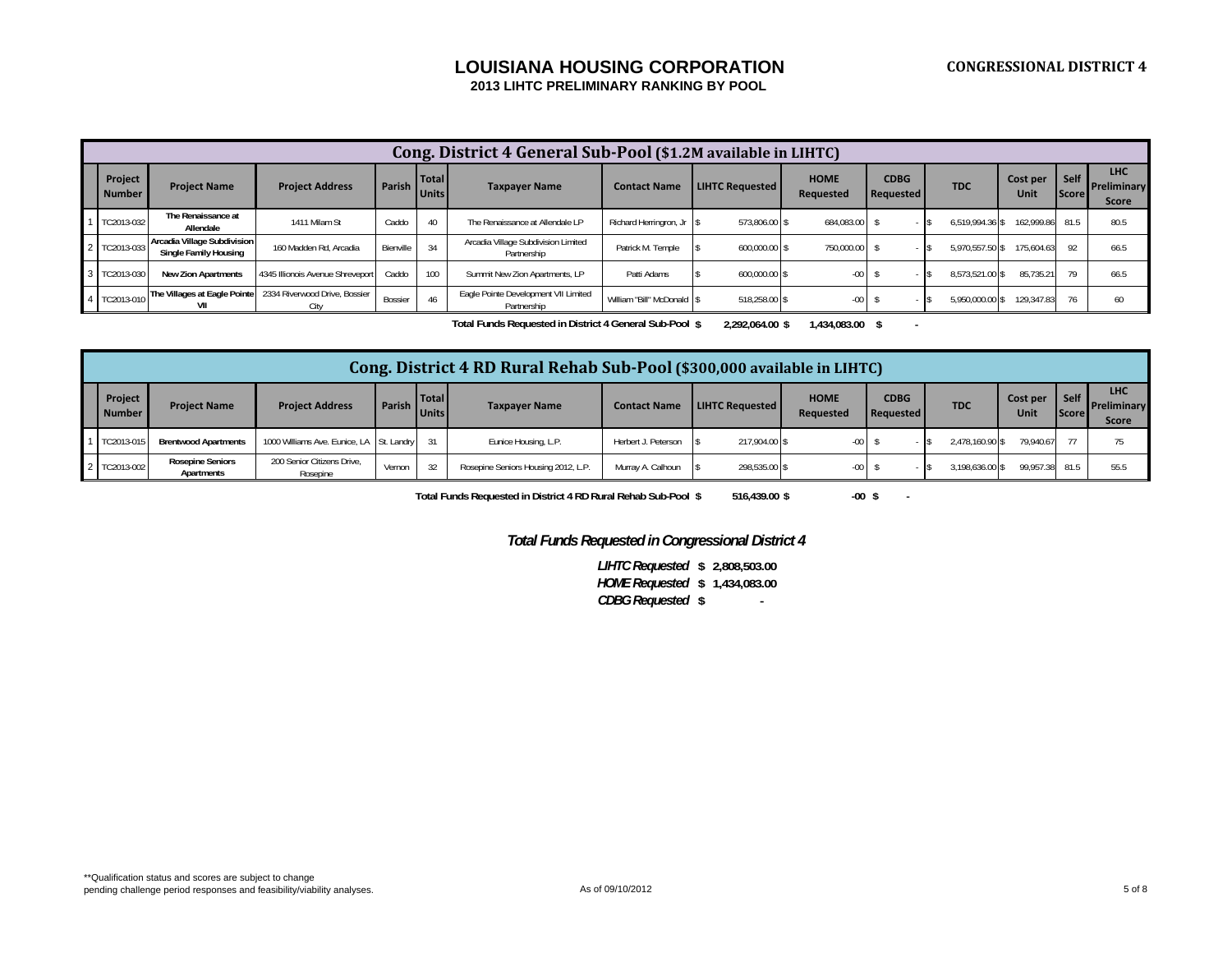|                 |                          |                                                                |                                                         |               |                              | Cong. District 5 General Sub-Pool (\$1.2M available in LIHTC) |                      |                        |                          |                                 |                           |                         |                      |                                           |
|-----------------|--------------------------|----------------------------------------------------------------|---------------------------------------------------------|---------------|------------------------------|---------------------------------------------------------------|----------------------|------------------------|--------------------------|---------------------------------|---------------------------|-------------------------|----------------------|-------------------------------------------|
|                 | Project<br><b>Number</b> | <b>Project Name</b>                                            | <b>Project Address</b>                                  | <b>Parish</b> | <b>Total</b><br><b>Units</b> | <b>Taxpayer Name</b>                                          | <b>Contact Name</b>  | <b>LIHTC Requested</b> | <b>HOME</b><br>Requested | <b>CDBG</b><br><b>Requested</b> | <b>TDC</b>                | Cost per<br><b>Unit</b> | Self<br><b>Score</b> | <b>LHC</b><br>Preliminary<br><b>Score</b> |
|                 | TC2013-016               | <b>South Point</b>                                             | Daisy St near the intersection of<br>Collins St.        | Morehouse     | 27                           | South Point, ALPIC                                            | James Freeman        | 567,000.00 \$          | 350,000.00               |                                 | \$5,235,650.00\$          | 193,912.96              | 105                  | 97                                        |
| $\overline{2}$  | TC2013-020               | <b>Elm Street Village</b>                                      | N. Elm at E. Craig Street,<br>Tallulah                  | Madison       | 34                           | Elm Street Village, Ltd.                                      | Jeremy Mears         | 600,000.00 \$          | 500,000.00               |                                 | \$6,560,791.00            | 192,964.44              | 94                   | 93                                        |
| 3               | TC2013-017               | <b>Sycamore Point</b>                                          | Burg Jones Ln, near the<br>intersection of Sycamore St. | Ouachita      | 27                           | Sycamore Point, ALPIC                                         | James Freeman        | 574.999.00 \$          | $-00$                    | - \$                            | $-$ \$ 5,241,650.00 \$    | 194,135.19              | 95                   | 86                                        |
|                 | TC2013-024               | <b>Morehouse Gardens</b>                                       | 601 Pleasant Drive, Bastrop                             | Morehouse     | 40                           | Morehouse Gardens, LP                                         | Helena R. Cunningham | 446.000.00 \$          | 697,035.00               |                                 | $-$ \$ 5,025,808.17 \$    | 125,645.20              | 88.5                 | 81.5                                      |
| 5               | TC2013-042               | <b>Chateau Wein Apartments</b>                                 | 2243 George Drive, Opelousas                            | St. Landry    | 32                           | Chateau Wein-Opelousas, LP                                    | John Haas Weinstein  | 324,072.00 \$          | 492,255.00               |                                 | $-$ \$ 3,899,258.00 \$    | 121,851.81              | 82                   | 81                                        |
| -6              | TC2013-034               | <b>Rowan Court Subdivision</b><br><b>Single Family Housing</b> | 2013 Burg Jones Ln, Monroe                              | Ouachita      | 28                           | Rowan Court Subdivision 2012 Limited<br>Partnership           | Robert Rowan         | 553,500.00 \$          | $-00$                    | -\$                             | $-$ \$4,839,700.00 \$     | 172,846.43              | 84.5                 | 80                                        |
|                 | TC2013-029               | <b>Riverchase Phase II</b>                                     | 3500 3rd Street. Alexandria LA                          | Rapides       | 32                           | Third Street Partners, LP                                     | Louis Jurney         | 600,000.00 \$          | $-00$                    | -\$                             | $-$ \$ 5,779,100.00 \$    | 180,596.88              | 80.5                 | 73.5                                      |
| -8              | TC2013-013               | <b>Levee View Estates</b>                                      | U.S. Highway 65, Lake<br>Providence                     | ECarroll      | 30                           | Levee View Estates, L.P.                                      | Dale Lancaster       | 600.000.00 \$          | $-00$                    | -\$                             | $-$ \$ 5.544.245.00 \$    | 184,808.1               | 85                   | 72                                        |
| -9              | TC2013-008               | <b>Timbers of Winnfield</b>                                    | Shady Lane and Maple -<br>Winnfield, La                 | Winn          | 32                           | Winnfield Affordable Housing, ALPIC                           | <b>Bobby Collins</b> | 600,000.00 \$          | 305,000.00               | -\$                             | $-$ \$ 5,530,577.00 \$    | 172,830.53              | 84.5                 | 71.5                                      |
| 10 <sup>1</sup> | TC2013-035               | Pecan Grove                                                    | <b>Tank Street</b>                                      | Madison       | 30                           | Pecan Grove Partners I. LP                                    | Stan Livingston      | 600,000.00 \$          | $-00$                    | -\$                             | $-$ \$ 5,332,604.00 :     | 177,753.47              | 89                   | 70.5                                      |
|                 | TC2013-031               | <b>Garan Apartments</b>                                        | 1050 Tunica Drive West<br>Marksville, LA                | Avoyelles     | 36                           | Garan Building, LP                                            | Ryan M. Juneau       | 538,626.33 \$          | $-00$                    | - \$                            | $-$ \$ 5,335,152.24 \$    | 148,198.67              | 90.5                 | 69.5                                      |
| 12 <sub>1</sub> | TC2013-039               | <b>Hope Crossing</b>                                           | Cora Miller Street. Port Barre                          | St. Landry    | 25                           | Hope Crossing, LP                                             | Patricia Dobbins     | 435,846.00 \$          | $-00$                    |                                 | 878,891.00 \$4,909,505.00 | 196,380.20              | 69                   | 66                                        |

**Total Funds Requested in District 5 General Sub-Pool**

**\$ 6,440,043.33 \$2,344,290.00 \$878,891.00**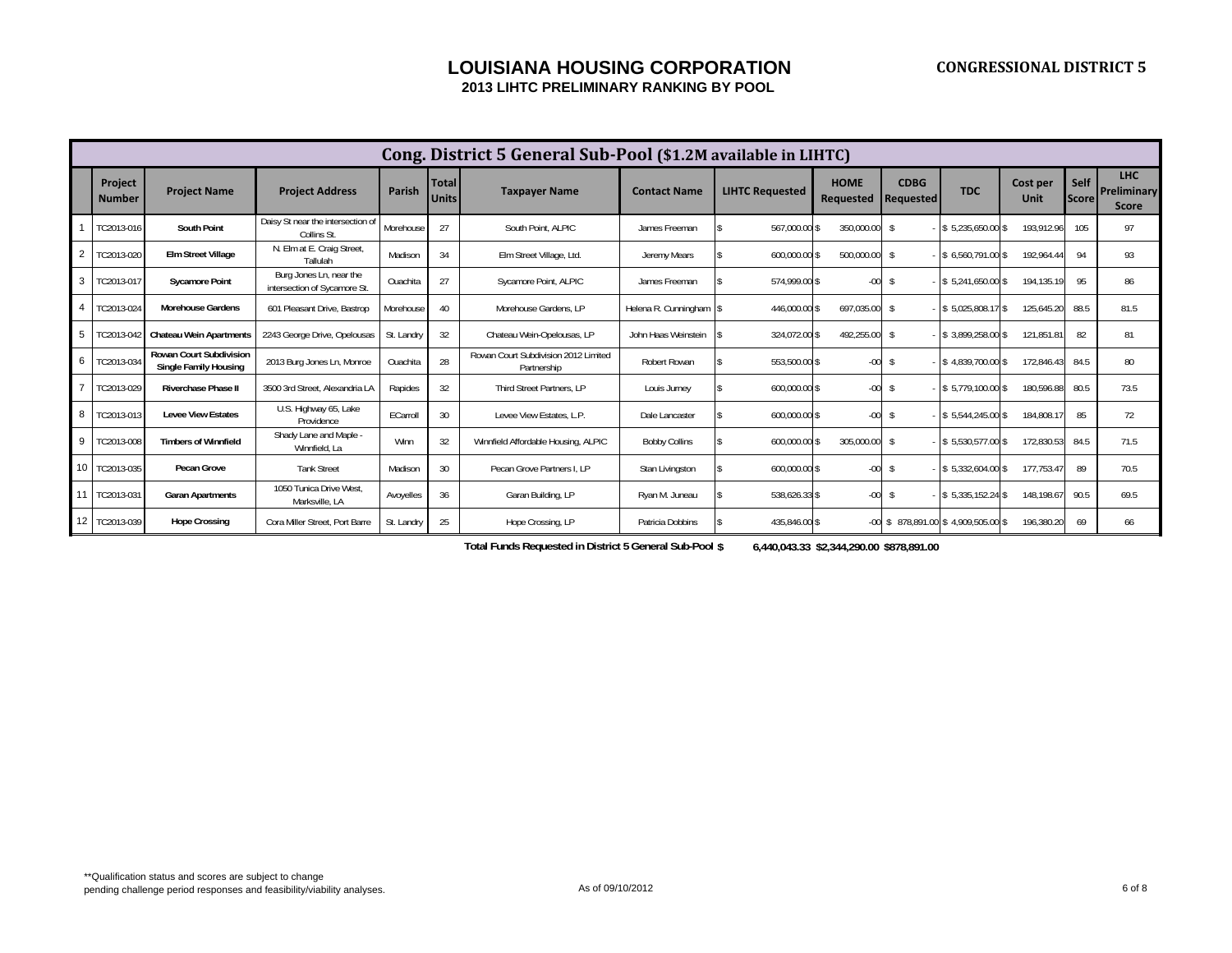|                     |                                            |                                          |             |                       | Cong. District 5 RD Rural Rehab Sub-Pool (\$300,000 available in LIHTC) |                     |                        |                          |                                 |                        |                  |                        |                                                   |
|---------------------|--------------------------------------------|------------------------------------------|-------------|-----------------------|-------------------------------------------------------------------------|---------------------|------------------------|--------------------------|---------------------------------|------------------------|------------------|------------------------|---------------------------------------------------|
| Project<br>l Number | <b>Project Name</b>                        | <b>Project Address</b>                   | Parish      | Total<br><b>Units</b> | <b>Taxpayer Name</b>                                                    | <b>Contact Name</b> | <b>LIHTC Requested</b> | <b>HOME</b><br>Requested | <b>CDBG</b><br><b>Requested</b> | <b>TDC</b>             | Cost per<br>Unit | Self  <br><b>Score</b> | <b>LHC</b><br><b>IPreliminary</b><br><b>Score</b> |
|                     | TC2013-047   Marion Manor Apartments       | 103 Stewart Street, Marion, LA           | Union       | 32                    | Marion Manor Limited Partnership                                        | John Huff           | 260.548.00 \$          |                          |                                 | $-$ \$ 3.088.011.00 \$ | 96.500.34        | 92                     | 91                                                |
|                     | 2   TC2013-048   Tunica Estates Apartments | 920 Tunica Drive West.<br>Marksville, LA | Avoyelles   |                       | <b>TEA Limited Partnership</b>                                          | John Huff           | 147,205.00 \$          |                          |                                 | $-$ \$ 1,718,720.00 \$ | 101.101.18       | 88                     |                                                   |
| 3 TC2013-009        | Oak Grove Villas                           | 1250 Settoon Street, Oak Grove,<br>l a   | WestCarroll | 32                    | Oak Grove Affordable Housing, ALPIC                                     | Kerry Banks         | 189,347.00 \$          |                          |                                 | $-$ \$ 3,383,397.00 \$ | 105.731.16       | 77.5                   | 70.5                                              |
| 4 TC2013-003        | <b>Cottonwood I Apartments</b>             | 1008 Cottonwood Loop,<br>Cottonport      | Avoyelles   | 24                    | Cottonwood I Housing 2012, L.P.                                         | Murray A. Calhoun   | 237,735.00 \$          |                          |                                 | $52,523,060.00$ \$     | 105,127.50       | 84                     | 64                                                |

**\$ -00 834,835.00 \$ - \$ Total Funds Requested in District 5 RD Rural Rehab Sub-Pool**

*Total Funds Requested in Congressional District 5*

**\$ 7,274,878.33** *LIHTC Requested*

**\$ 2,344,290.00** *HOME Requested*

**\$ 878,891.00** *CDBG Requested*